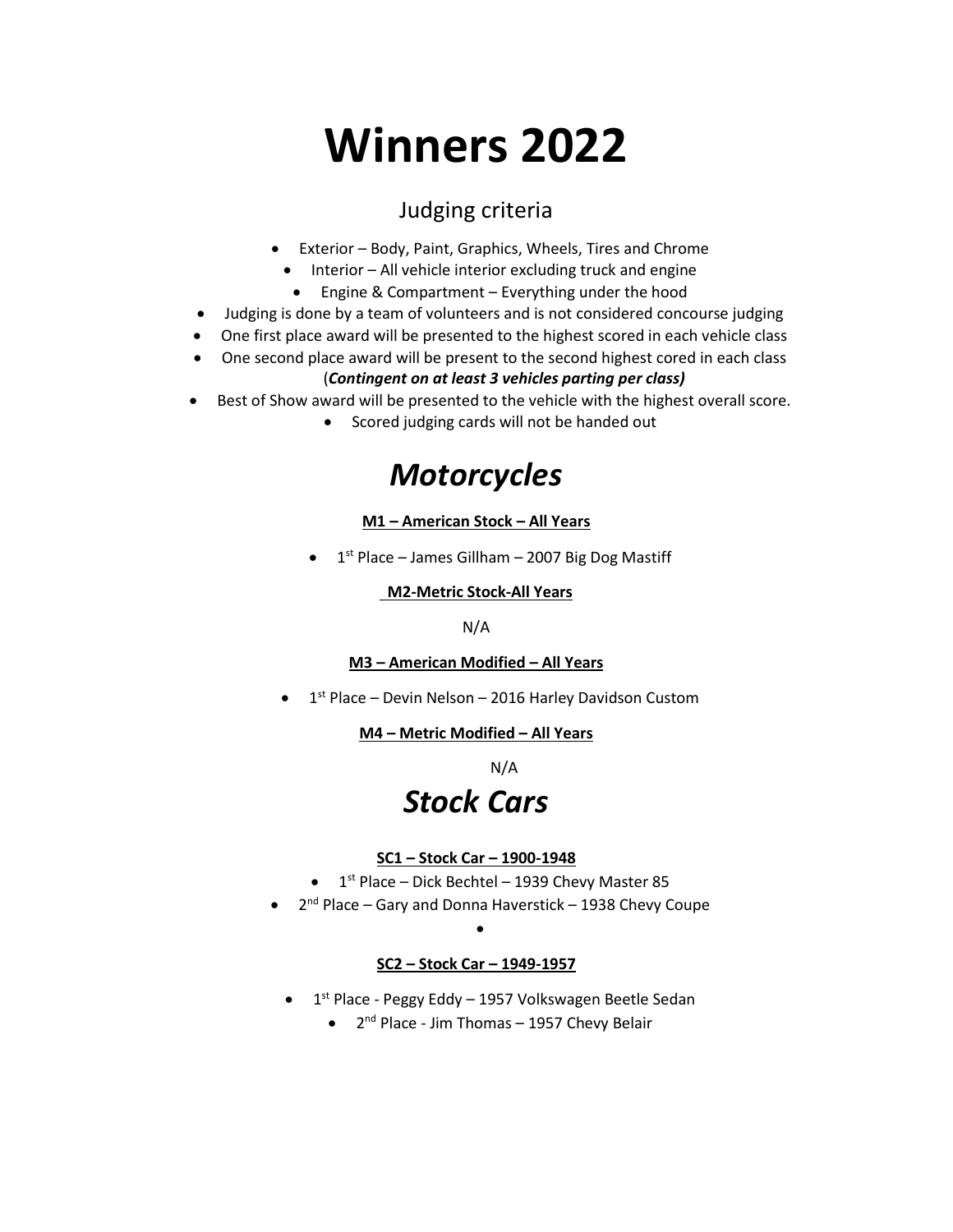#### **SC3 – Stock Car – 1958-1964**

 $\bullet$  1<sup>st</sup> Place – Alejandro Arzate – 1962 Ford Thunderbird

#### **SC4 – Stock Car – 1965-1973**

- $\bullet$  1<sup>st</sup> Place Richard Haeberle 1970 Plymouth Cuda
- $\bullet$  2<sup>nd</sup> Place Roy Masters 1966 Ford Mustang Convertible

#### • **SC5 – Stock Car – 1974-2000**

- $\bullet$  1<sup>st</sup> Place Scotty Springer 1995 Ford Mustang SVT Cobra HT Convertible
	- 2<sup>nd</sup> Place Dave Dwiggins 1970 Chevelle SS

#### **SC6 – Stock Car – 2001-Present**

- $\bullet$  1<sup>st</sup> Place Roger Roney 2022 Dodge Challenger Scat Pack
	- 2<sup>nd</sup> Place Ed Brose 2015 Chevy SS

#### **SC7 – Stock Muscle Car – To 1989**

- $\bullet$  1<sup>st</sup> Place Roxanna and Randy McCracken 1966 Chevy Chevelle Super Sport
	- 2<sup>nd</sup> Place Cecil Payne 1965 Chevrolet Chevelle

#### **SC8 – Corvette – 1953-1967**

 $\bullet$  1<sup>st</sup> Place – Buck Wright – 1964 Chevy Corvette Stingray

#### **SC9 – Corvette – 1968-1982**

- $\bullet$  1<sup>st</sup> Place Brian Carrara Jr. 1973 Chevrolet Corvette
- 2<sup>nd</sup> Place Joshua Scronce 1976 Chevy Corvette Stingray

#### **SC10 – Corvette – 1983-2000**

- $\bullet$  1<sup>st</sup> Place Jerry Atnip 1994 Chevy Corvette
- 2<sup>nd</sup> Place Brian Kroll 1990 Chevrolet Corvette

#### **SC11- Corvette 2001-Present**

 $\bullet$  1<sup>st</sup> Place – Karl Hersh – 2017 Chevy Corvette

#### **SC12 – Stock Truck – 1900-1980**

- $\bullet$  1<sup>st</sup> Place Chris Thomas 1972 Chevy C10 Pickup
	- $\bullet$  2<sup>nd</sup> Place Dave Heeren 1969 Chey K 10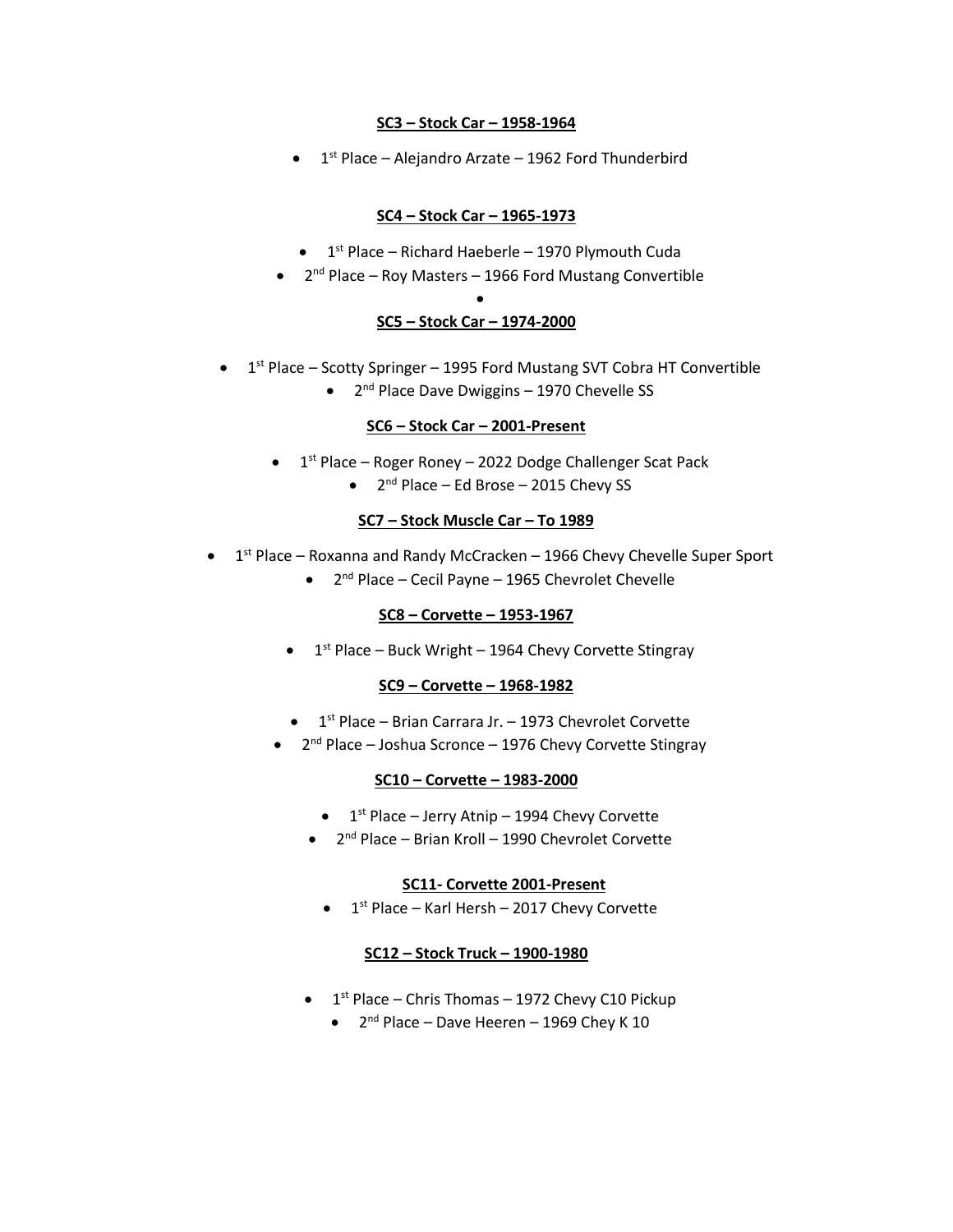## *Modified Cars*

#### **MC1 – Street Rod – 1900-1939**

- $\bullet$  1<sup>st</sup> Place Carl Moyer 1932 Chevrolet Sedan
- 2<sup>nd</sup> Place Dave Hill 1936 Plymouth 2 Door Sedan

#### **MC2 – Street Rod – 1940-1949**

 $\bullet$  1<sup>st</sup> Place – Dwight Newman – 1949 Hudson Commodore

#### **MC3 – Lead Sleds & Lowriders – All Years**

• 1<sup>st</sup> Place – Dale Kirchner – 1950 Ford 2 Door Sedan

#### **MC4 – Street Machine - Street Legal – 1950-1954**

 $\bullet$  1<sup>st</sup> Place – Tom Winters – 1951 Ford Custom Tudor

#### **MC5 – Street Machine - Street Legal – 1955-1973**

- $\bullet$  1<sup>st</sup> Place Dawn and Steve Smith 1967 Pontiac GTO
- 2<sup>nd</sup> Place Rick Scott 1967 Chevy Nova 2 Door HT

#### **MC6 – Street Machine – Street Legal – 1974-2000**

- $\bullet$  1<sup>st</sup> Place Shay Eddleman 1974 AMC Javelin AMX
- 2<sup>nd</sup> Place Bob LaFiore 1980 Chevrolet Camaro Z28

#### **MC7 – Street Machine – Street Legal – 2001-Present**

- 1<sup>st</sup> Place Mariano Duncan 2017 Chevrolet Camaro
- 2<sup>nd</sup> Place William Smith 2013 Chevy Camaro SS 1LE

#### **MC9 – Pro Street/Major Modified Cars & Trucks (Fat Tire Only)**

- $\bullet$  1<sup>st</sup> Place Jim Dodson 1976 Chevrolet Corvette
- 2<sup>nd</sup> Place Kristi and Jed Gage 1957 Chevrolet Bel Air

#### **MC10 – Modified Truck – All Years**

- $\bullet$  1<sup>st</sup> Place Patrick Cruzen 1979 Ford F250 4x4
- 2<sup>nd</sup> Place Kimberly Jackson 1972 Chevy C-10 Truck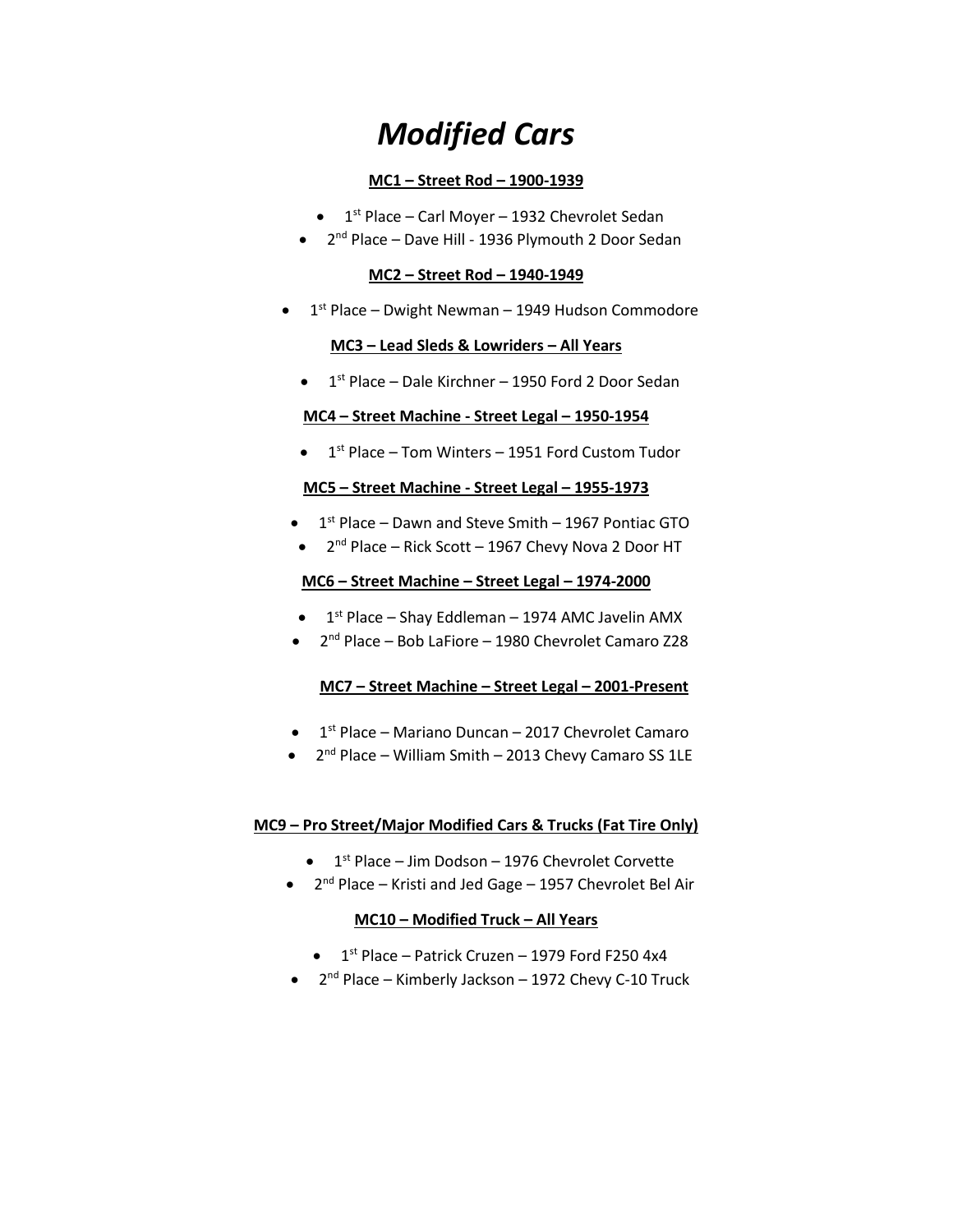#### **RR – Rat Rod – All Years**

- $\bullet$  1<sup>st</sup> Place Jeremiah Politte 1935 Chevy Sedan
- 2<sup>nd</sup> Place Dave Hollingsworth 1940 Ford Rat Rod Truck

#### **P – Unique Car Stock & Modified 1900-1974**

- $\bullet$  1<sup>st</sup> Place Jason Smith 1941 Dodge Phillips 66 Tow Truck
	- 2<sup>nd</sup> Place John Panapinto 1971 VW/Dune Buggy

#### **P1 – Unique Car/Truck Stock & Modified 1974-Present**

- $\bullet$  1<sup>st</sup> Place Diana Adair 2006 Jeep LJ
- 2<sup>nd</sup> Place Bill Adair 2004 Jeep LJ

#### **UC – Under Construction – All Years**

- $\bullet$  1<sup>st</sup> Place Rodney Fox 1947 International KB1
	- 2<sup>nd</sup> Eric Findley 1936 Chevrolet Coupe